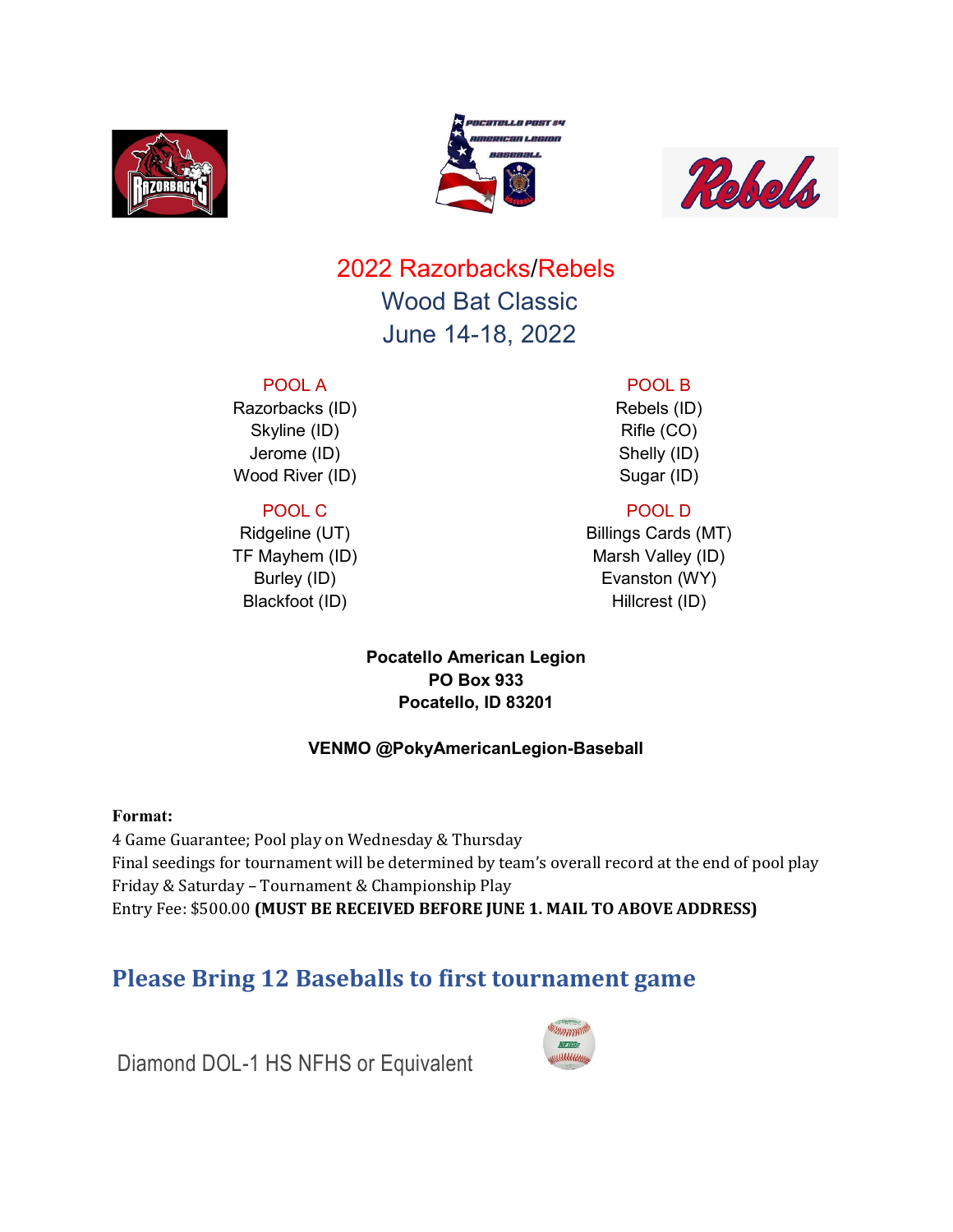#### Tuesday, June 14, 2022, Halliwell

4:00 PM Rebels vs. Shelley<br>7:00 PM Razorbacks vs. Skv Razorbacks vs. Skyline

#### Wednesday, June 15, 2022

#### Halliwell **Halliwell**

| 8:00 AM   | <b>Blackfoot vs. Burley</b> | Hillcrest vs. Evanston          |
|-----------|-----------------------------|---------------------------------|
| 10:30 AM  | Burley vs. TF Mayhem        | Evanston vs. Marsh Valley       |
| 1:00 PM   | TF Mayhem vs. Ridgeline     | Wood River vs. Jerome           |
| 3:30 PM   | Rifle CO vs. Sugar          | Skyline vs. Wood River          |
| $6:00$ PM | Rebels vs. Rifle CO         | Marsh Valley vs. Billings Cards |
| 830 PM    | Razorbacks vs. Jerome       |                                 |

#### Thursday, June 16, 2022

#### Halliwell **Halliwell**

| 8:00 AM  | Billings vs. Evanston      | Skyline vs. Jerome             |
|----------|----------------------------|--------------------------------|
| 10:30 AM | Hillcrest vs. Billings     | <b>Blackfoot vs. Ridgeline</b> |
| 1:00 PM  | Marsh Valley vs. Hillcrest | Ridgeline vs. Burley           |
| 330 PM   | Rifle CO vs. Shelley       | TF Mayhem vs. Blackfoot        |
| 6:00 PM  | Sugar vs. Shelley          | Razorbacks vs. Wood River      |
| 830 PM   | Rebels vs. Sugar           |                                |

# Friday, June 17, 2022<br>Halliwell (Gold)

|                                                    | <b>Halliwell (Gold)</b>                                                                                  |                                      | Hawthorne (Silver)                                                      |
|----------------------------------------------------|----------------------------------------------------------------------------------------------------------|--------------------------------------|-------------------------------------------------------------------------|
| 10:30 AM<br>1:00 PM<br>330 PM<br>6:00 PM<br>830 PM | Gold 4 vs Gold 5<br>Gold 3 vs. Gold 6<br>Gold 2 vs. Gold 7<br>Silver 1 vs. Silver 8<br>Gold 1 vs. Gold 8 | (G1)<br>(G2)<br>(G3)<br>(G4)<br>(G5) | Silver 4 vs. Silver 5<br>Silver 3 vs. Silver 6<br>Silver 2 vs. Silver 7 |
|                                                    |                                                                                                          |                                      |                                                                         |

#### Saturday, June 18, 2002 Halliwell (Gold) **Halliwell** (Gold) **Hawthorne** (Silver)

| 10:30 AM | <b>Winner G1 vs Winner G3</b> | (G6) | Winner G1 vs Winner G3 |
|----------|-------------------------------|------|------------------------|
| 1:00 PM  | <b>Winner G2 vs Winner G5</b> | (G7) | Winner G2 vs Winner G4 |

#### Championship Games on Halliwell

| 330 PM  |                         | (G8) | Winner G6 vs. Winner G7 |
|---------|-------------------------|------|-------------------------|
| 6:00 PM | Winner G6 vs. Winner G7 | (G9) |                         |